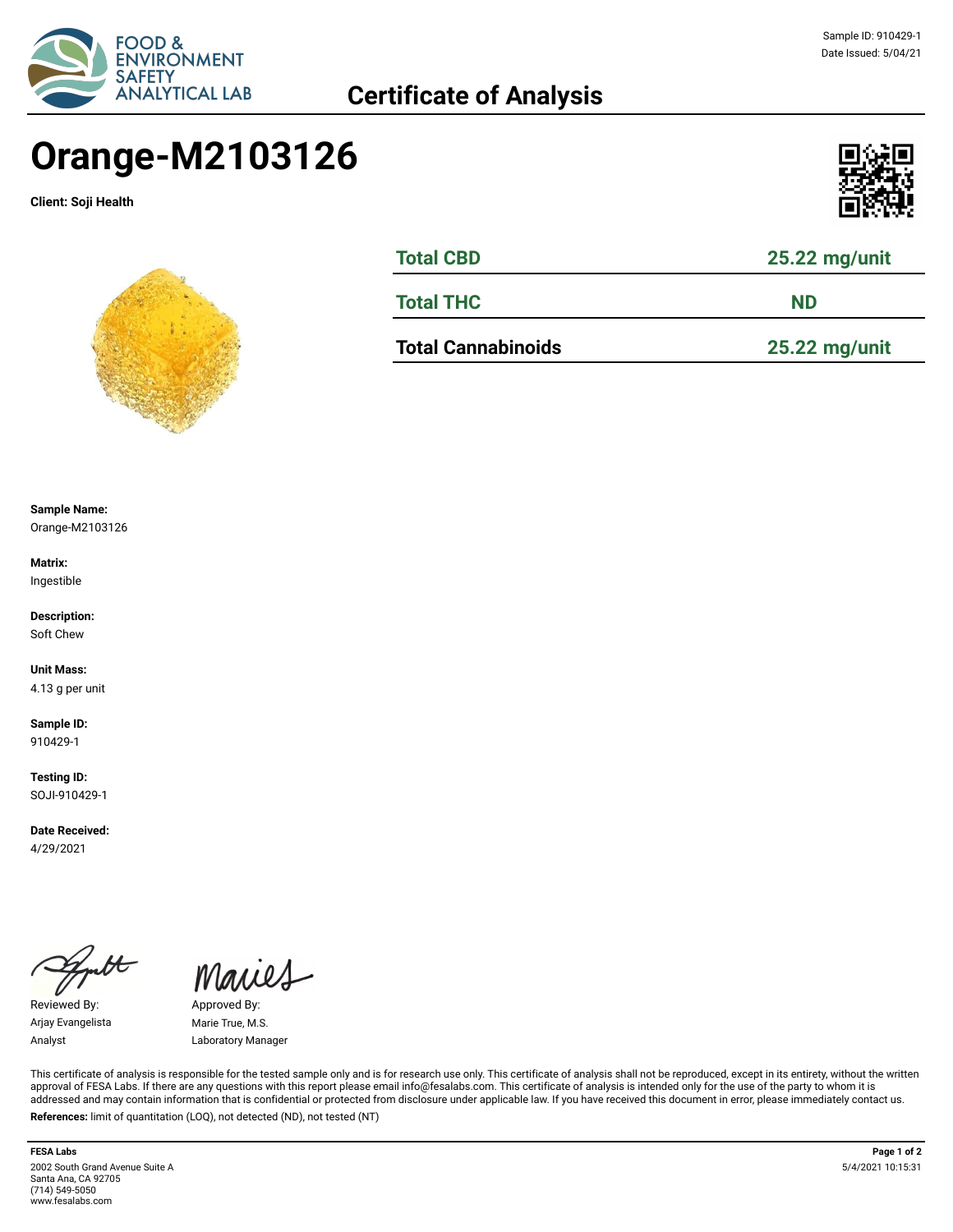

# **Certificate of Analysis**

## **Cannabinoid Analysis Complete**

| Analyte                   | $LOQ$ $(*)$ | Mass (%)  | Mass (mg/g) | Mass (mg/unit) |
|---------------------------|-------------|-----------|-------------|----------------|
| CBDV                      | 0.00025     | <b>ND</b> | <b>ND</b>   | <b>ND</b>      |
| <b>CBD</b>                | 0.00025     | 0.61      | 6.10        | 25.22          |
| CBG                       | 0.00025     | <b>ND</b> | <b>ND</b>   | <b>ND</b>      |
| CBDA                      | 0.00025     | <b>ND</b> | <b>ND</b>   | <b>ND</b>      |
| CBN                       | 0.00025     | <b>ND</b> | <b>ND</b>   | <b>ND</b>      |
| Delta 9-THC               | 0.00025     | <b>ND</b> | <b>ND</b>   | <b>ND</b>      |
| Delta 8-THC               | 0.00025     | <b>ND</b> | <b>ND</b>   | <b>ND</b>      |
| CBC                       | 0.00025     | <b>ND</b> | <b>ND</b>   | <b>ND</b>      |
| <b>THCA</b>               | 0.00025     | <b>ND</b> | <b>ND</b>   | <b>ND</b>      |
| <b>Total CBD</b>          |             | 0.61      | 6.10        | 25.22          |
| <b>Total THC</b>          |             | <b>ND</b> | <b>ND</b>   | <b>ND</b>      |
| <b>Total Cannabinoids</b> |             | 0.61      | 6.10        | 25.22          |
|                           |             |           |             |                |

Date Tested: 5/1/2021

Total THC = THCa \* 0.877 + d9-THC

Total CBD = CBDa \* 0.877 + CBD

#### **Method References: Testing Location**

Cannabinoid Profile (UNODC) **FESA Labs - Santa Ana, CA**

Official Methods of Analysis, Method 2018.11.AOAC INTERNATIONAL (modified), Lukas Vaclavik, Frantisek Benes, Alex Krmela, Veronika Svobodova, Jana Hajsolva, and Katerina Mastovska, "Quantification of Cannabinoids in Cannabis Dried Plant Materials, Concentrates, and Oils Liquid Chromatography-Diode Array Detection Technique<br>with Optional Mass Spectrometric Detection," First Action

United Nations Office on Drugs and Crime - Recommended methods for identification and analysis of cannabis and cannabis products

**Testing Location:**

**FESA Labs** 2002 S. Grand Ave., Suite A Santa Ana, CA 92705 (714) 549-5050 **www.fesalabs.com**